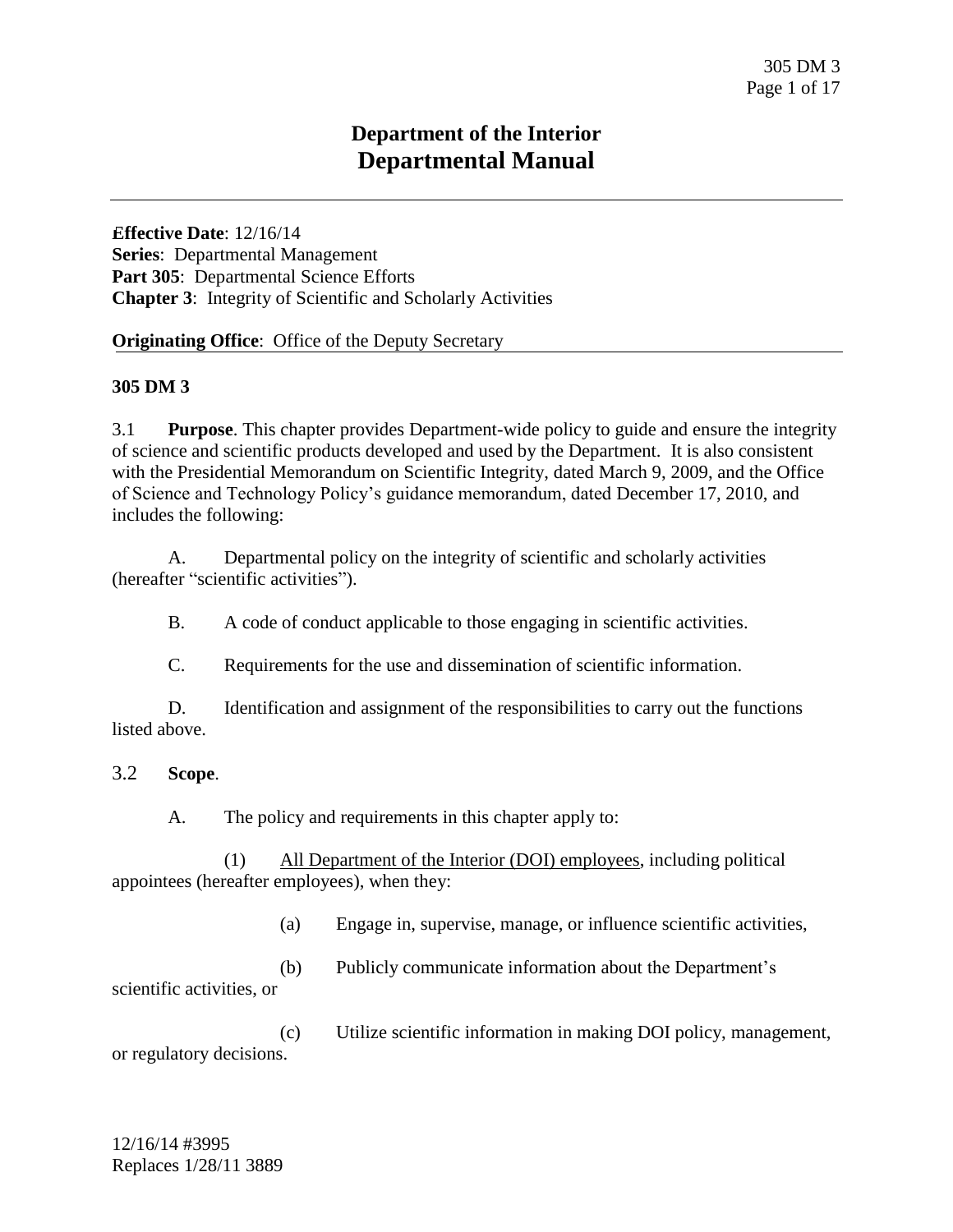(2) Outside parties that assist in developing or applying the results of scientific activities, by the terms of their agreement with the Department.

(3) All volunteers who assist with developing or applying the results of scientific activities.

B. These requirements are separate from and in addition to the Standards of Ethical Conduct for Employees of the Executive Branch (5 CFR Part 2635), DOI Supplemental Standards of Ethical Conduct for Employees of the Department of the Interior (5 CFR Part 3501); the standards for Employee Responsibilities and Conduct (43 CFR Part 20) including, but not limited to, existing Departmental policy on ethics, criminal conflict of interest statutes (18 U.S.C. §§ 201-209), and any other requirements applicable to law enforcement actions and/or investigations and inspections for regulatory compliance.

C. The policy and requirements in this chapter are not intended to, and do not create, any right or benefit, substantive or procedural, enforceable by law or in equity by any party against the United States, its departments, agencies, or entities, its officers, employees or agents, or any other person.

D. If there is a conflict between this policy and a statutory, regulatory, or judicial requirement, the statutory, regulatory, or judicial requirement will take precedence. Compliance with such conflicting requirements is not misconduct.

# 3.3 **Authorities**.

A. [Federal Policy on Research Misconduct](http://www.gpo.gov/fdsys/pkg/FR-2000-12-06/html/00-30852.htm) [(65 FR 76260-76264) December 6, 2000], which established criteria for identifying research misconduct and upholding research integrity.

B.  $5 \text{ U.S.C. } § 301$ , which allows the head of an executive department to prescribe regulations for the conduct of its employees.

C. 41 CFR 1.301, which provides the Secretary authority to develop procurement terms.

3.4 **Policy**. Science and scholarship play a vital role in the Department's mission, providing one of several critical inputs to decision-making on conservation and responsible development of natural resources, preservation of cultural resources, and responsibilities to tribal communities. Scientific information considered in Departmental decision-making must be robust, of the highest quality, and the result of as rigorous a set of scientific processes as can be achieved. Most importantly, the information must be trustworthy.

- A. It is the policy of the Department to:
	- (1) Support a culture of scientific integrity.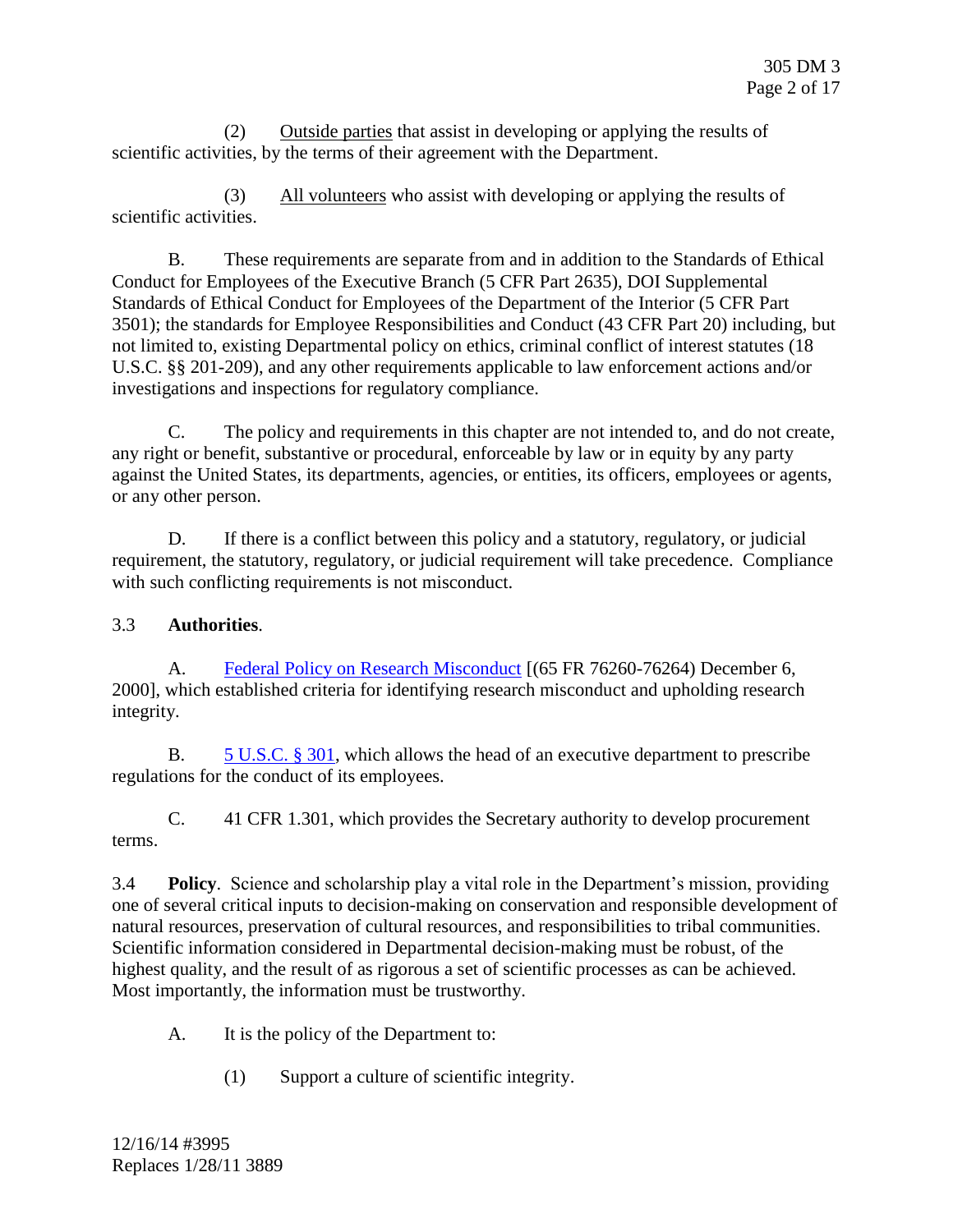(2) Recognize the importance of scientific information, science, and scholarship as methods for maintaining and enhancing our effectiveness and establishing credibility and value with all sectors of the public.

(3) Preserve the integrity of scientific activities it conducts and activities that are conducted on its behalf.

(4) Ensure that employees and covered outside parties comply with the code of conduct established in this chapter.

(5) Facilitate the free flow of scientific information, consistent with privacy and classification standards.

(6) Document the scientific findings considered in decision-making, share this documentation proactively (when appropriate) as soon as possible, through established Department procedures.

(7) Ensure that public communications policies provide procedures by which scientists and scholars may speak to the media and the public about scientific matters based on their official work and areas of expertise. Public affairs officers must never ask or direct Federal scientists to alter scientific findings.

(8) Encourage the enhancement of scientific integrity through appropriate, cooperative engagement with the communities of practice represented by professional societies and organizations.

(9) Facilitate the sharing of best administrative and management practices that promote the integrity of the Department's scientific activities.

(10) Examine, track, and resolve all allegations of scientific misconduct while protecting the rights and privacy of those covered by this policy to the extent permitted by law.

(11) Pursuant to the NoFEAR Act, the Department provides annual notice to its employees, former employees, and applicants for Federal employment concerning the rights and remedies applicable to them under the employment discrimination and whistleblower protection laws. Individuals may seek additional information from the Office of Inspector General concerning whistleblower protections.

B. The Department will not tolerate loss of integrity in the performance of scientific activities or in the use of scientific products in decision making.

C. Employees may be protected from reprisal for disclosing alleged scientific misconduct or a loss of scientific integrity under Federal law. Employees who are found to have engaged in reprisal may be subject to discipline under 370 DM 752, Discipline and Adverse Actions.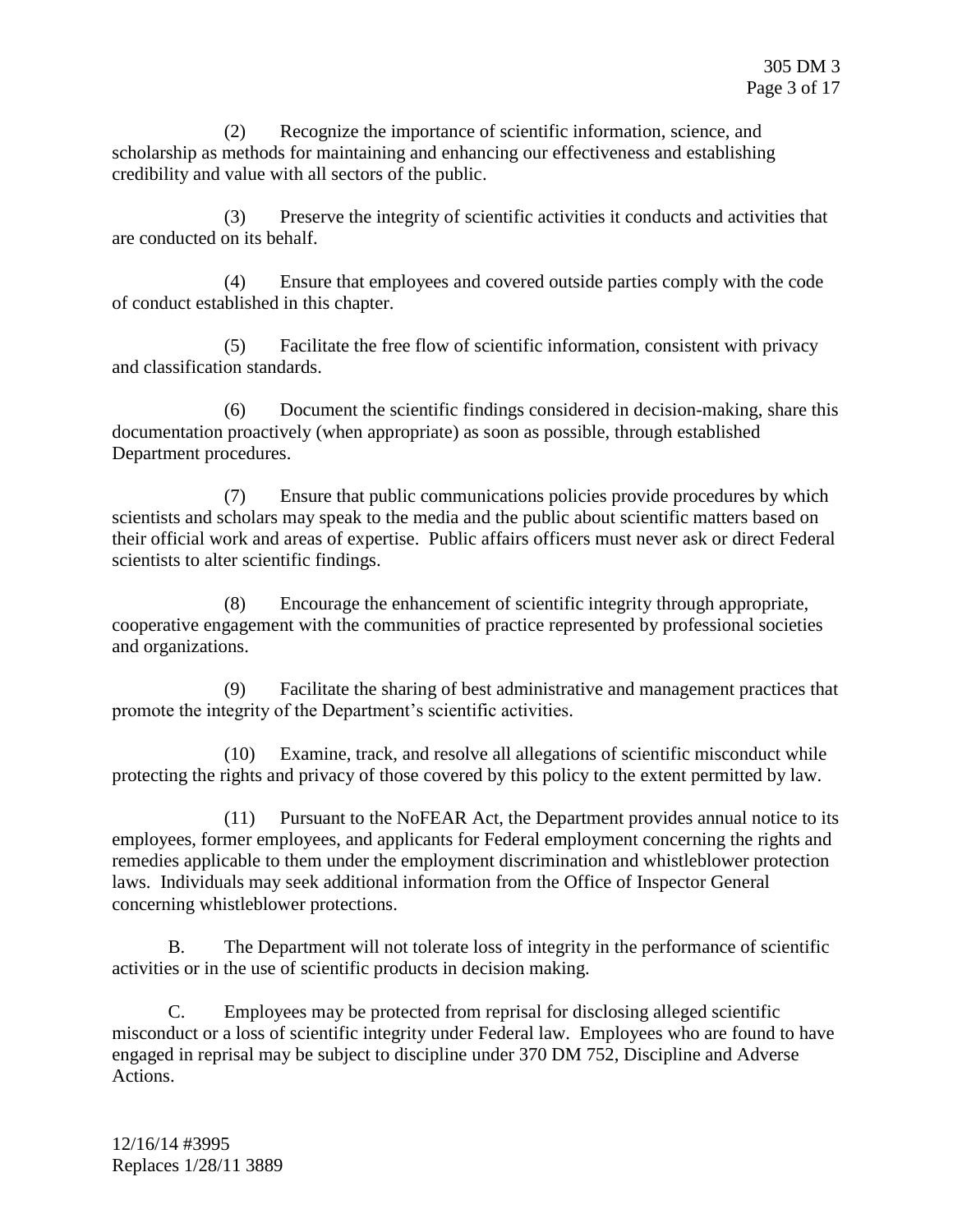# 3.5 **Definitions**.

A. Scientific Integrity. The condition that occurs when persons covered by this chapter adhere to accepted standards, professional values, and practices of the relevant scientific community, including, the DOI Code of Scientific and Scholarly Conduct and Departmental standards for the performance of scientific activities for DOI employees and covered outside parties. Adherence to these standards ensures objectivity, clarity, reproducibility, and utility of scientific and scholarly activities and assessments and helps prevent bias, fabrication, falsification, plagiarism, outside interference, censorship, and inadequate procedural and information security.

B. Loss of Scientific Integrity. Occurs when there is a significant departure from the accepted standards, professional values, and practices of the relevant scientific community, including (for DOI employees and covered outside parties) the DOI Code of Scientific and Scholarly Conduct and Departmental standards for the performance of scientific or scholarly activities. Improperly using scientific information (including fabrication, falsification, or plagiarism of science) for decision making, policy formulation, or preparation of materials for public information activities, can constituent a loss of integrity. Loss of scientific integrity negatively affects the quality or reliability of scientific information.

## C. Scientific Misconduct.

(1) Fabrication, falsification, or plagiarism in proposing, performing, or reviewing scientific activities, or in the products or reporting of the results of these activities. (Federal Policy on Research Misconduct, 65 FR 76260-76264, December 6, 2000.) Scientific misconduct does not include honest error or differences of opinion.

D. Scientific Activities. Activities that employ the scientific method for inventorying, monitoring, experimenting, studying, researching, and modeling. These activities include matters covered by any of the physical, biological, cultural, or social sciences, and may include matters such as landscape architecture, engineering, mathematics, and statistics that employ the scientific method. These activities also include scholarly activities, which are intellectual endeavors involving inventorying, monitoring, experimentation, study, research, modeling, and assessment conducted in a manner specified by standard protocols and procedures in culturally focused disciplines such as history, archeology, ethnography, architecture, and landscape architecture. Scientific activities do not include educational programs or exhibits.

E. Conflict of Interest. Any personal, professional, financial, or other interests of those covered by this policy and/or their immediate family members that is prohibited by an applicable law or policy, which may include federal ethics requirements, applicable standards issued by the Office of Government Ethics, federal acquisition requirements, and the prevailing practices of the National Academy of Sciences as adopted by OMB.

F. Outside Party. Any contractor, cooperator, partner, permittee, lessee, grantee, group, organization, or individual who provides goods or services to, or otherwise interacts with,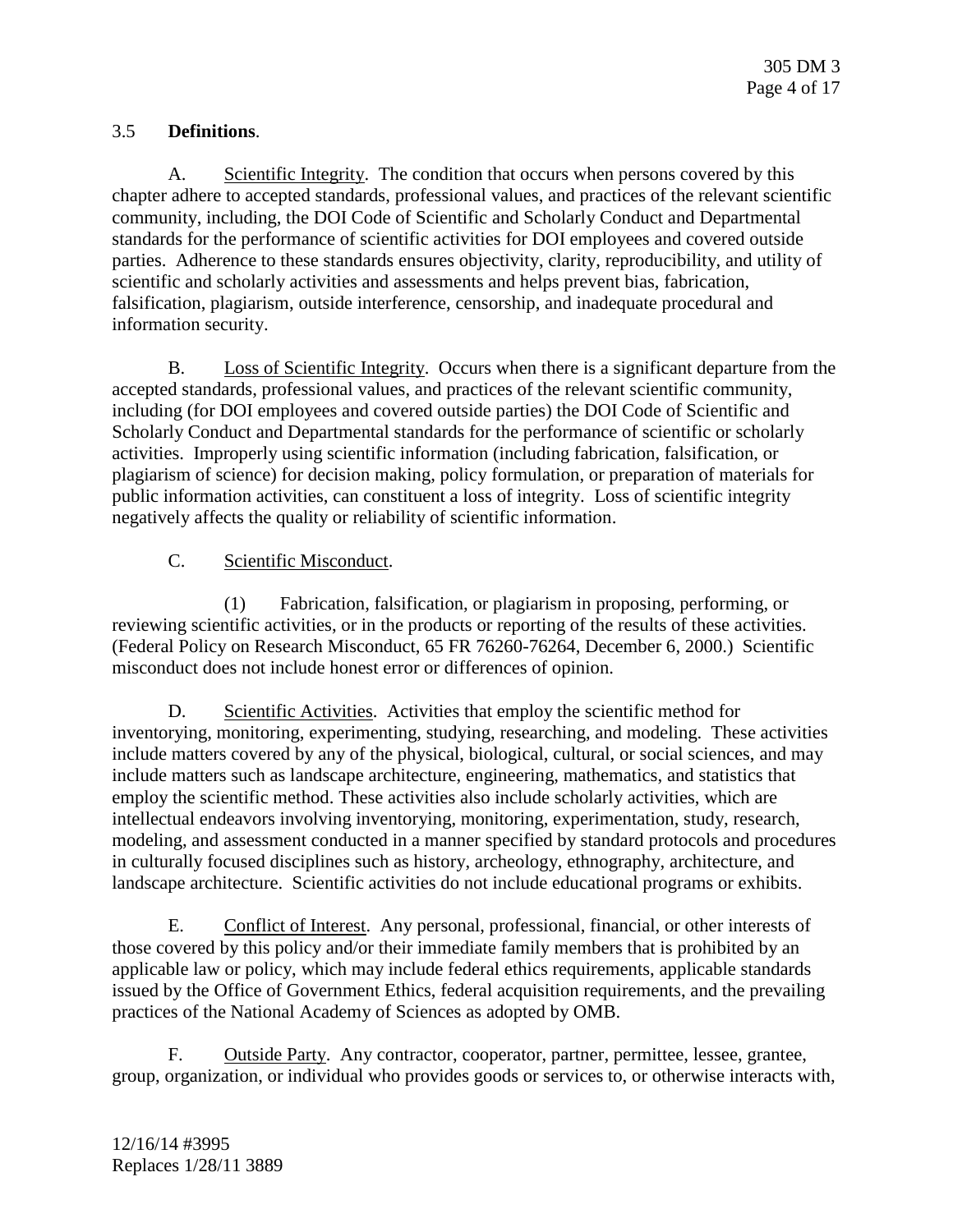the Department under terms specified in a written agreement (such as a cooperative agreement, grant, or memorandum of understanding), contract, lease, or permit.

G. Decision Makers. Individuals who develop policies that involve, or rely on, scientific activities; implement or manage activities that involve, or rely on, scientific activities; or supervise employees who engage in scientific activities.

H. Fabrication. Making up data or results and recording or reporting them. (Federal Policy on Research Misconduct, 65 FR 76260-76264, December 6, 2000.) Fabrication does not include documented use of modeling or statistical techniques.

I. Falsification. Manipulating research materials, equipment, or processes; or changing or omitting data or results such that the research is not accurately represented in the research record. (Federal Policy on Research Misconduct, 65 FR 76260-76264, December 6, 2000.)

J. Plagiarism. The appropriation of another person's ideas, processes, results, or words without giving appropriate credit. (Federal Policy on Research Misconduct, 65 FR 76260- 76264, December 6, 2000.) Included in the concept of plagiarism is self-plagiarism, the re-use word for word of large portions of previously published text without citation to the previously published work.

K. Reporting. Dissemination of scientific activities and results.

L. Coordinating Manager. A supervisor or manager who is assigned to work with a scientific integrity officer on an inquiry. Supervisors or managers who have a real or potential conflict of interest should not be selected as the Coordinating Manager.

M. Scientific Method. A method of research in which a problem is identified, relevant data are gathered, a hypothesis is formulated from these data, and the hypothesis is empirically tested in a manner specified by documented protocols and procedures.

N. Scientific Product. The results of scientific activities including the analysis, synthesis, compilation, or translation of scientific information and data into formats used in the Department's decision-making processes or publications. Scientific products may be Federal records under the Federal Records Act and/or agency records under the Freedom of Information Act and, as such, subject to statutory and regulatory preservation and/or disclosure requirements.

O. Professional Judgment. An authoritative evaluation that is characterized by or conforms to the technical and ethical standards of a discipline, and requires specialized knowledge or applicable academic preparation.

P. Volunteer. A person who provides, under the terms of a Volunteer Services Agreement, uncompensated hours of service to the Department. A volunteer is not subject to the wage, hour, and compensation provisions of the Fair Labor Standards Act and cannot perform inherently Federal functions.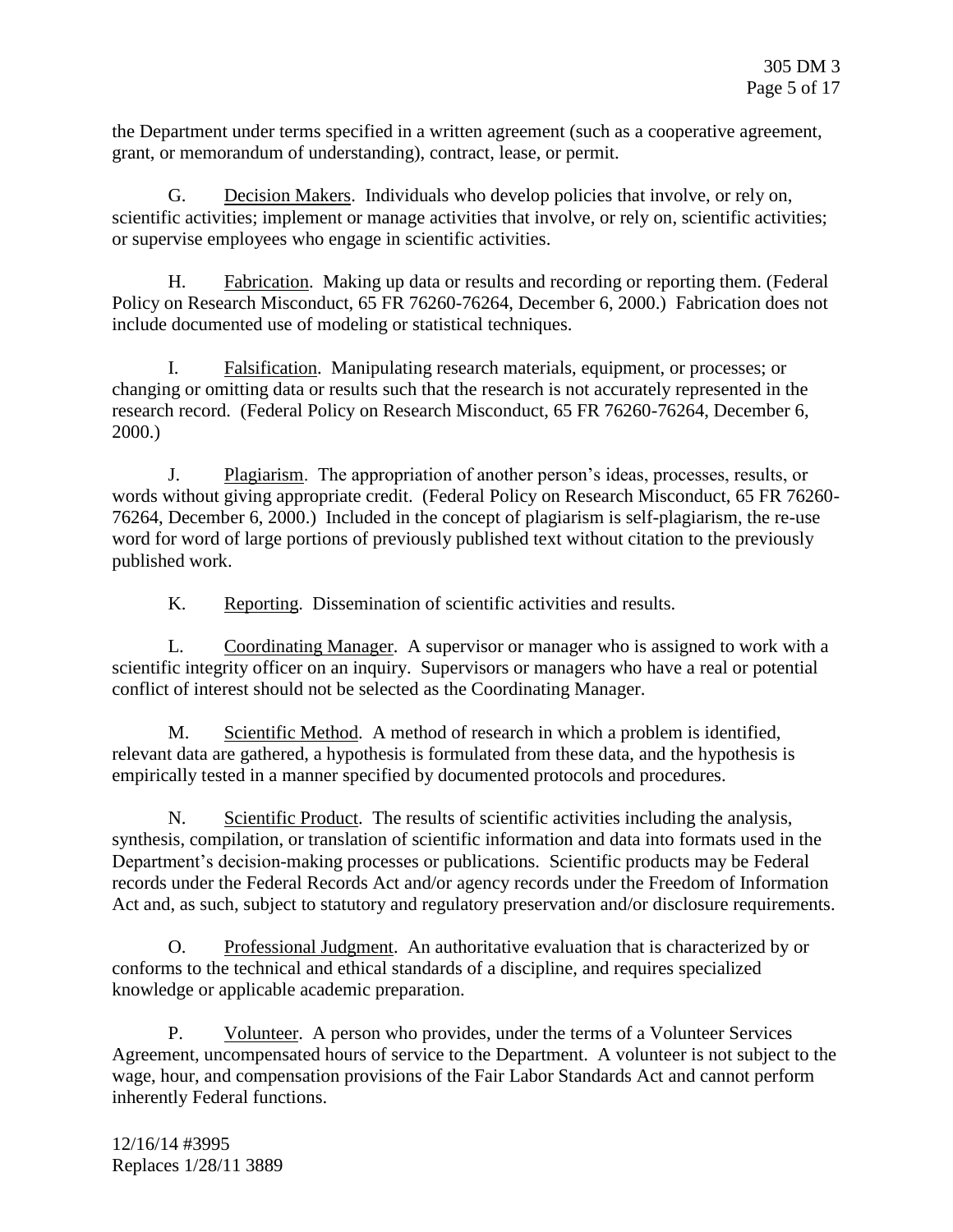Q. Volunteer Services Agreement. The official DOI document that must be reviewed and signed by the volunteer or volunteer group leader and the appropriate DOI manager, before work can begin. The agreement will include the requirements of this chapter and describes the activity(ies) and circumstances under which the volunteer work is performed.

R. Managers and Supervisors. Employees who manage people, funds, and resources of the Department.

### 3.6 **Responsibilities**.

- A. Deputy Secretary.
	- (1) Provides leadership for the Department on scientific integrity.
	- (2) Ensures Departmental compliance with this policy.

(3) Designates the duties of "Departmental Scientific Integrity Officer (DSIO)" to a senior career staff person with scientific and/or scholarly credentials.

(4) Revises and updates this chapter, as necessary.

(5) Serves as the coordinating manager for inquiries performed by the DSIO involving bureau heads or higher.

(6) Appoints a coordinating manager for inquiries performed by the DSIO involving other Office of the Secretary (O/S) employees.

(7) Acts on a request from the DSIO to form a Scientific Integrity Review Panel (SIRP) and ensures provision of resources to establish the SIRP, as necessary.

### B. Office of the Executive Secretariat and Regulatory Affairs (OES).

(1) Receives allegations of misconduct against DOI employees.

(2) Refers allegations to the DSIO or appropriate Bureau Scientific Integrity Officer (BSIO), subject to the DSIO's authority to determine where a complaint should be referred, and may reassign an allegation at their discretion.

(3) Maintains the official repository for the Report of Inquiry**.**

- C. Departmental Scientific Integrity Officer (DSIO).
	- (1) Provides Department-wide leadership for implementing this chapter.
	- (2) Serves as Scientific Integrity Officer for the Office of the Secretary.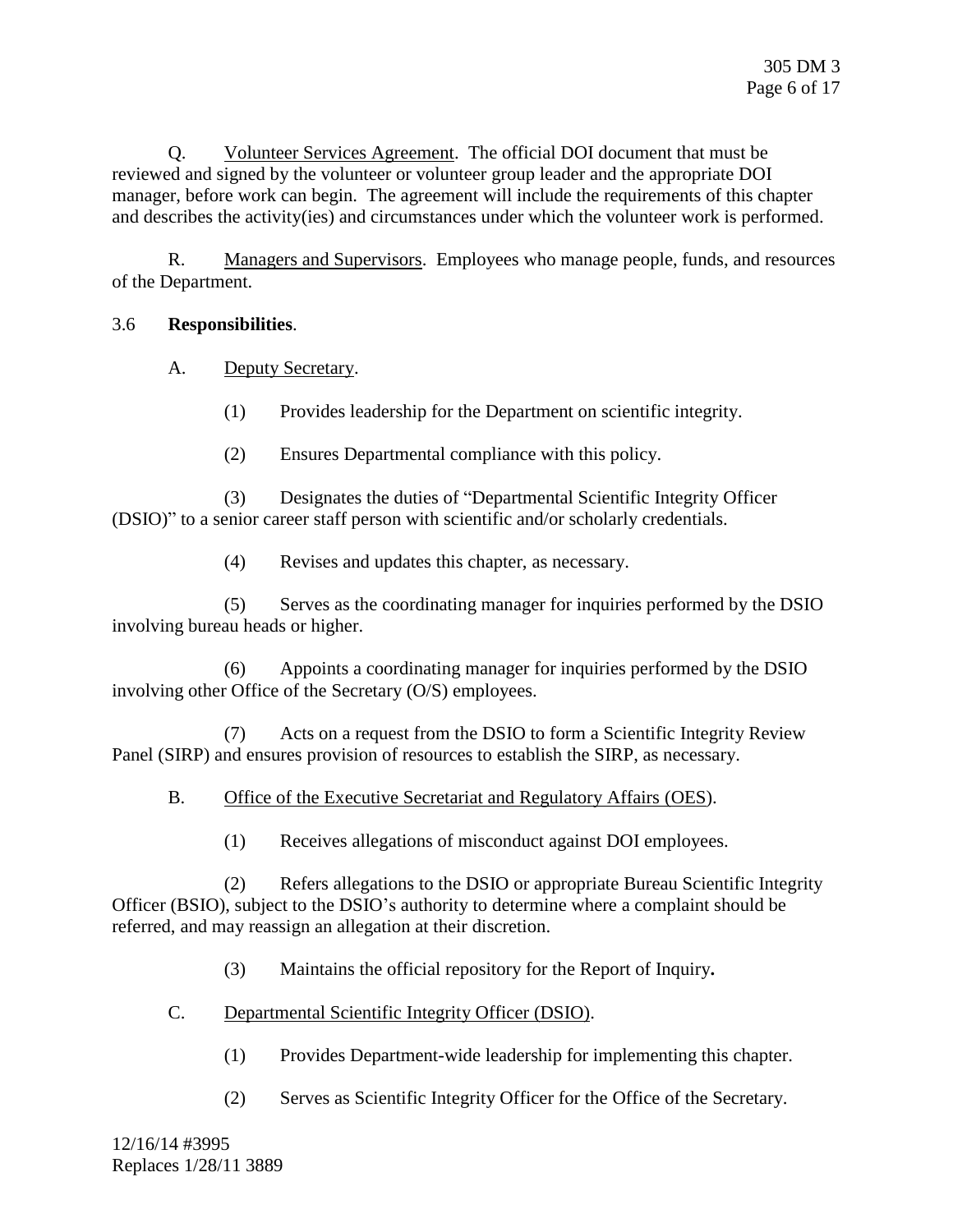(3) Implements this chapter as it pertains to bureaus and offices of the Department and maintains the record of the scientific integrity allegation process by the DSIO.

(4) Ensures the integrity and consistency of the process across the Department.

(5) Serves as Chairperson of the Department's Scientific Integrity Council.

(6) Conducts inquiries consistent with this chapter, including requesting a SIRP, if needed, and recommending the membership of the SIRP.

(7) Informs the Deputy Secretary of the status of the implementation of this chapter, and recommends appropriate changes in scientific policy or practice.

(8) Serves as the DOI ombudsman on matters of scientific integrity, which includes: fostering effective communication; acting as an intermediary between the complainant and the Department; acting as source of information, and provides advice and guidance on the Department's scientific integrity policy.

D. Assistant Secretaries.

(1) Provide leadership and oversight for their bureaus and offices on scientific integrity.

- (2) Ensure that their bureaus and offices comply with this policy.
- (3) Review and approve bureau and office-specific guidance, as appropriate.
- E. Heads of Bureaus.
	- (1) Provide leadership for their bureau on scientific integrity.

(2) Designate a Bureau Scientific Integrity Officer (BSIO) who will report to the non-political deputy bureau director or equivalent, and will coordinate with the DSIO regarding the review of bureau level allegations of scientific misconduct. The non-political deputy bureau director, or equivalent, will also:

(a) Act on a request from the BSIO to form an SIRP, and provide resources to establish the SIRP, as necessary, and

BSIO.

(b) Appoint a coordinating manager for inquiries performed by the

(3) Ensure bureau implementation of this policy.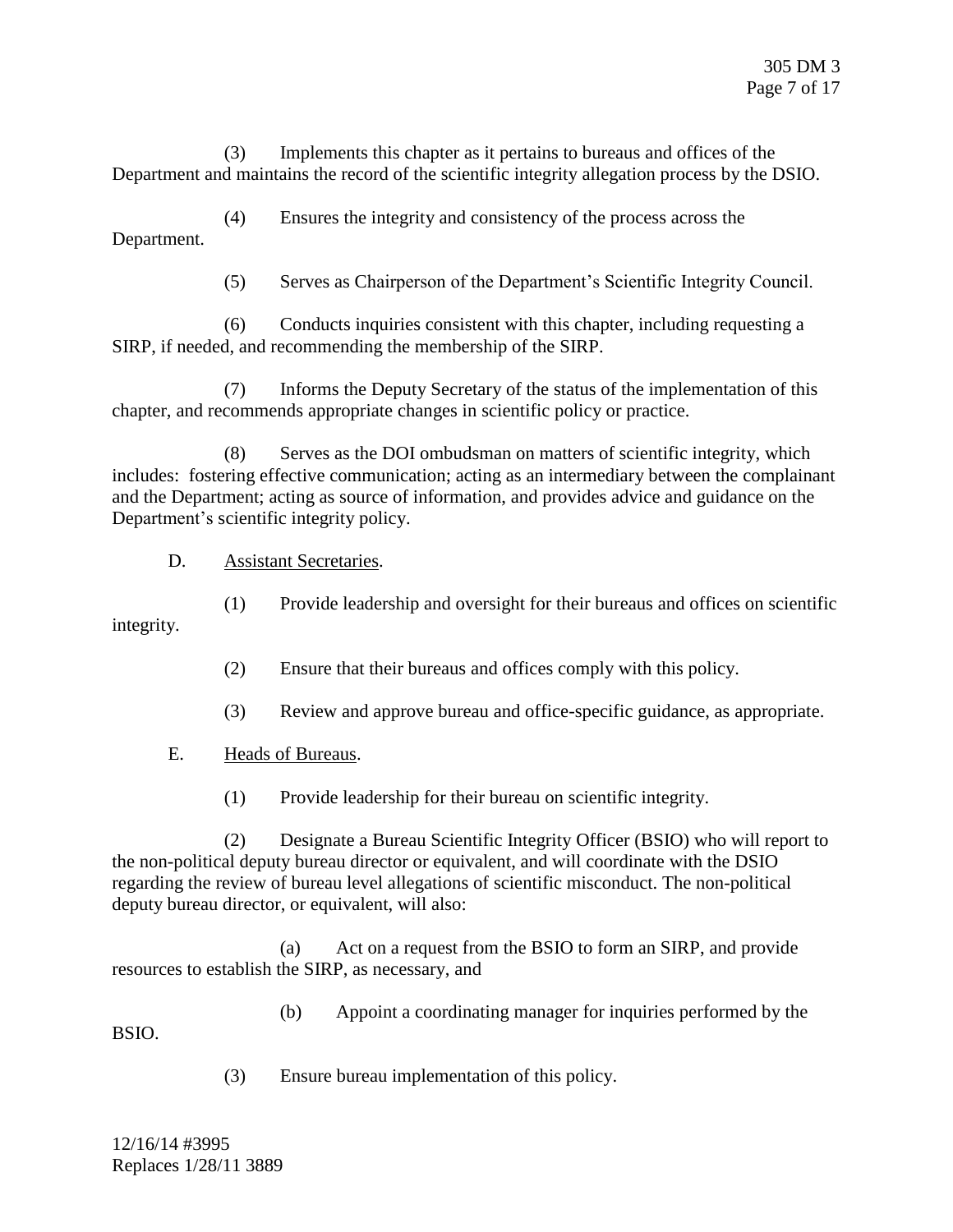(4) Develop bureau-specific guidance, as appropriate.

(5) Ensure persons covered under this policy are aware of who the BSIO is and of their responsibilities to comply with this policy and any bureau-specific guidance.

### F. Bureau Scientific Integrity Officers (BSIO).

(1) Implement this chapter as it pertains to the bureau and maintain the record of the scientific integrity allegation process.

(2) Keep the non-political deputy bureau director or equivalent informed on the status of the implementation of this chapter.

(3) Conduct inquiries consistent with this chapter, including requesting a SIRP, if needed, and recommending the membership of the SIRP.

- (4) Inform the DSIO of the status of scientific complaints.
- (5) Serve on the Department's Scientific Integrity Council.
- (6) Recommend appropriate changes in scientific policy or practice to the

DSIO.

(7) Serve as the bureau ombudsman on matters of scientific integrity, which includes: fostering effective communication and acting as an intermediary and source of information, as well as providing advice, and guidance on the scientific integrity policy.

### G. Coordinating Manager.

(1) Upon appointment by the Deputy Secretary or bureau head, work with the DSIO/BSIO, Office of the Solicitor (SOL), and any other offices, as required, to provide information relevant to the inquiry.

(2) As requested by the DSIO/BSIO, provide assistance as needed, to secure all original records and materials relevant to the complaint; and obtain access to all original records and materials relevant to the complaint, including these items from the subject(s), and the complainant. These gathered materials and records may be shared when required by law.

(3) Upon completion of the inquiry process:

(a) Take steps, if needed, to correct the loss of integrity and to prevent future occurrences of the sequence of events that led to the impact to integrity.

(b) If needed, work with the Human Resource Office, determine appropriate actions, if any, to be taken using 370 DM 752 - Discipline and Adverse Actions, and any union contracts, as applicable.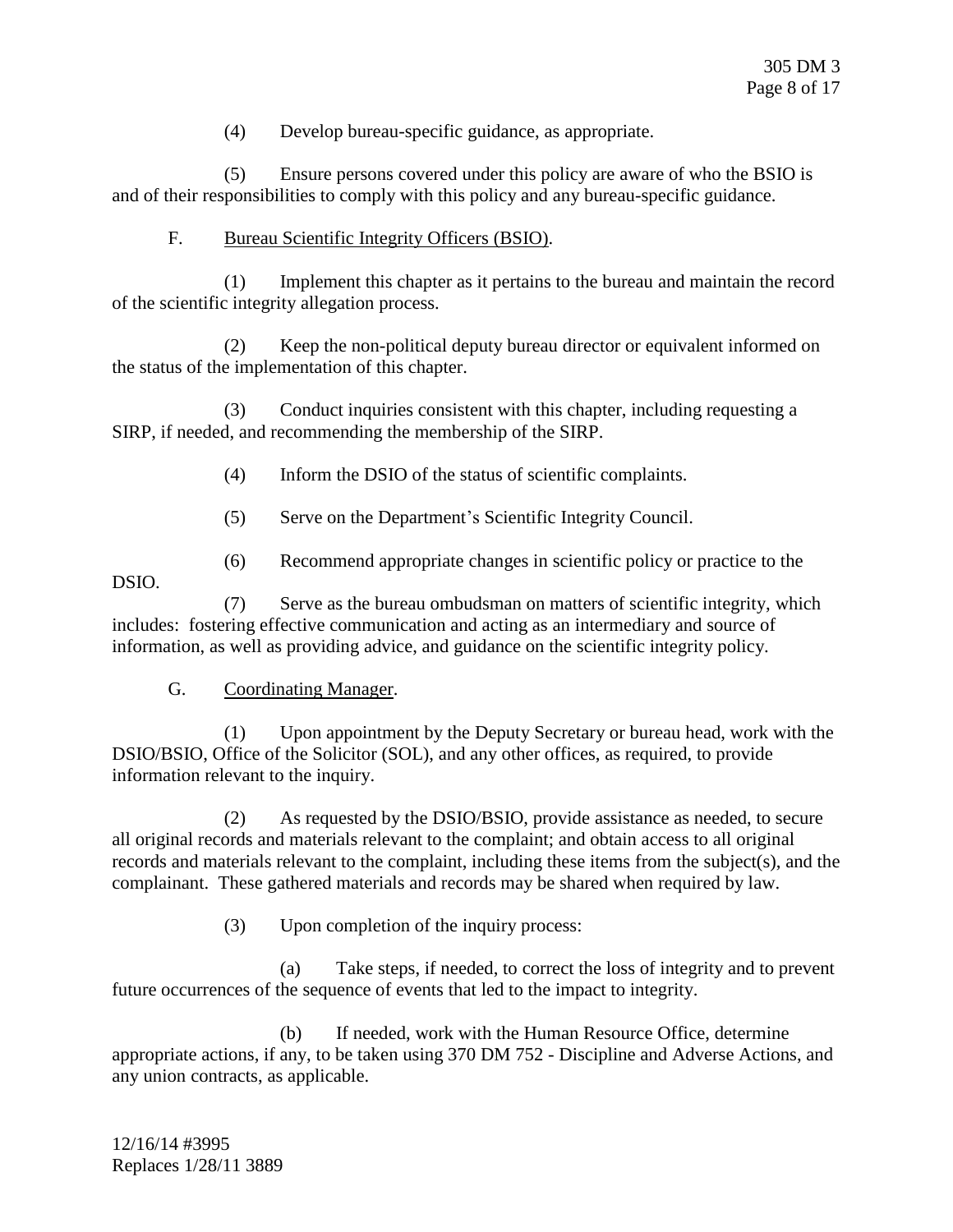H. Managers and Supervisors.

(1) Comply with and implement this chapter as it pertains to their area of management or supervision, ensuring that persons covered under this policy are aware of who the BSIO is and of their responsibilities to comply with this policy and any bureau-specific guidance.

(2) Mitigate and prevent future loss of scientific integrity using lessons learned from a finding under this chapter.

(3) Ensure that all contracts, written agreements, cooperative agreements, grants, permits, and leases, covered under the scope of this chapter and under their purview include the requirements of this policy in the Performance Work Statement.

I. Employees and Volunteers.

(1) Be aware of and uphold the principles in the Code of Scientific Conduct contained in this chapter.

(2) Comply with this policy.

(3) Ensure that any outside parties have been informed of their responsibilities for complying with this policy.

J. Outside Parties. Abide by the principles contained in this policy regarding the integrity of the Department's scientific activities, as specified in written agreements or Statements of Work (SOW).

### K. Scientific Integrity Review Panel (SIRP) Members.

(1) Objectively examine issues related to scientific integrity.

(2) Prepare and submit a report to the BSIO/DSIO as laid out in paragraph 3.8D.

#### 3.7 **Code of Scientific and Scholarly Conduct.**

A. DOI Employees, Volunteers, and Outside Parties.

(1) I will act in the interest of the advancement of science and scholarship for sound decision making, by contributing or using the most appropriate, best available, high quality scientific data and information to inform the mission of the Department.

(2) I will communicate the results of scientific activities clearly, honestly, objectively, thoroughly, accurately, and in a timely manner.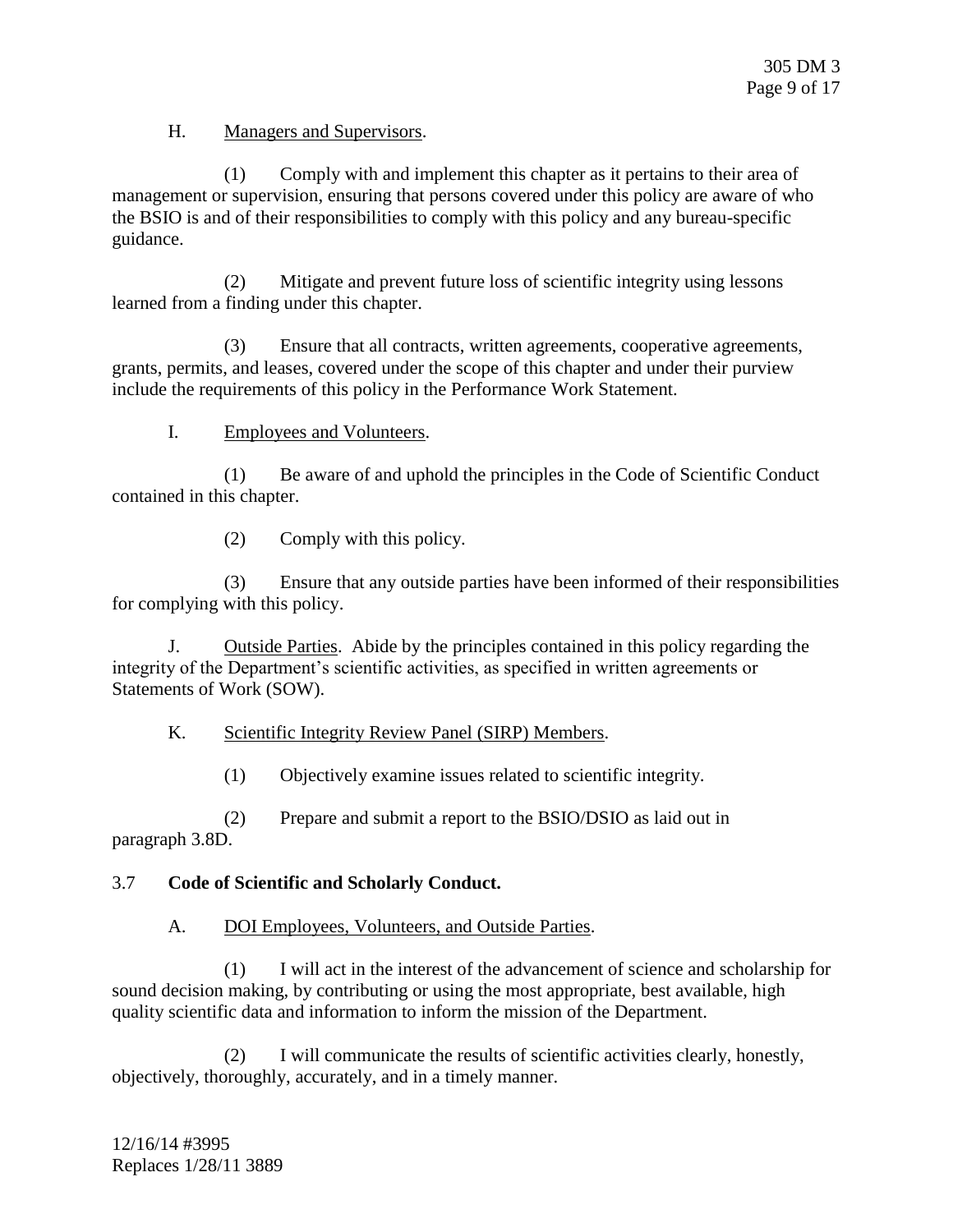(3) I will be responsible for the resources entrusted to me; including equipment, funds, my time, and the employees I supervise.

- (4) I will adhere to the laws and policies related to:
	- (a) the protection of natural and cultural resources,
	- (b) the conduct of research on animals and human subjects.

(5) I will not knowingly participate in a particular matter that causes a conflict of interest for myself or others.

(6) I will not intentionally hinder the scientific activities of others or engage in scientific misconduct.

(7) I will clearly differentiate among facts, personal opinions, assumptions, hypotheses, and professional judgment in reporting the results of scientific activities and characterizing associated definable uncertainties, in using those results for decision making, and in carrying out public information activities.

(8) I will protect, to the fullest extent allowed by law and policy, the confidential and proprietary information provided to the Department by individuals, communities, and entities whose interests and resources are studied or affected by scientific activities.

(9) I will be responsible for the quality of the data I use or create and the integrity of the conclusions, interpretations, and applications I make. I will adhere to appropriate quality assurance and quality control standards, and not withhold information because it might not support the conclusions, interpretations, and applications I make.

(10) I will be diligent in creating, using, preserving, documenting, and maintaining scientific collections, records, methodologies, information, and data in accordance with Federal and Departmental law, regulation, policy and procedures.

B. Individuals Engaged in Scientific Activities. In addition to paragraph 3.7A above, for all employees, volunteers, and outside parties who engage in scientific activities:

(1) I will place quality and objectivity of scientific activities and reporting of results ahead of personal gain or allegiance to individuals or organizations.

(2) I will maintain scientific integrity and will not engage in fabrication, falsification, or plagiarism in proposing, performing, reviewing, or reporting scientific activities and products of these activities.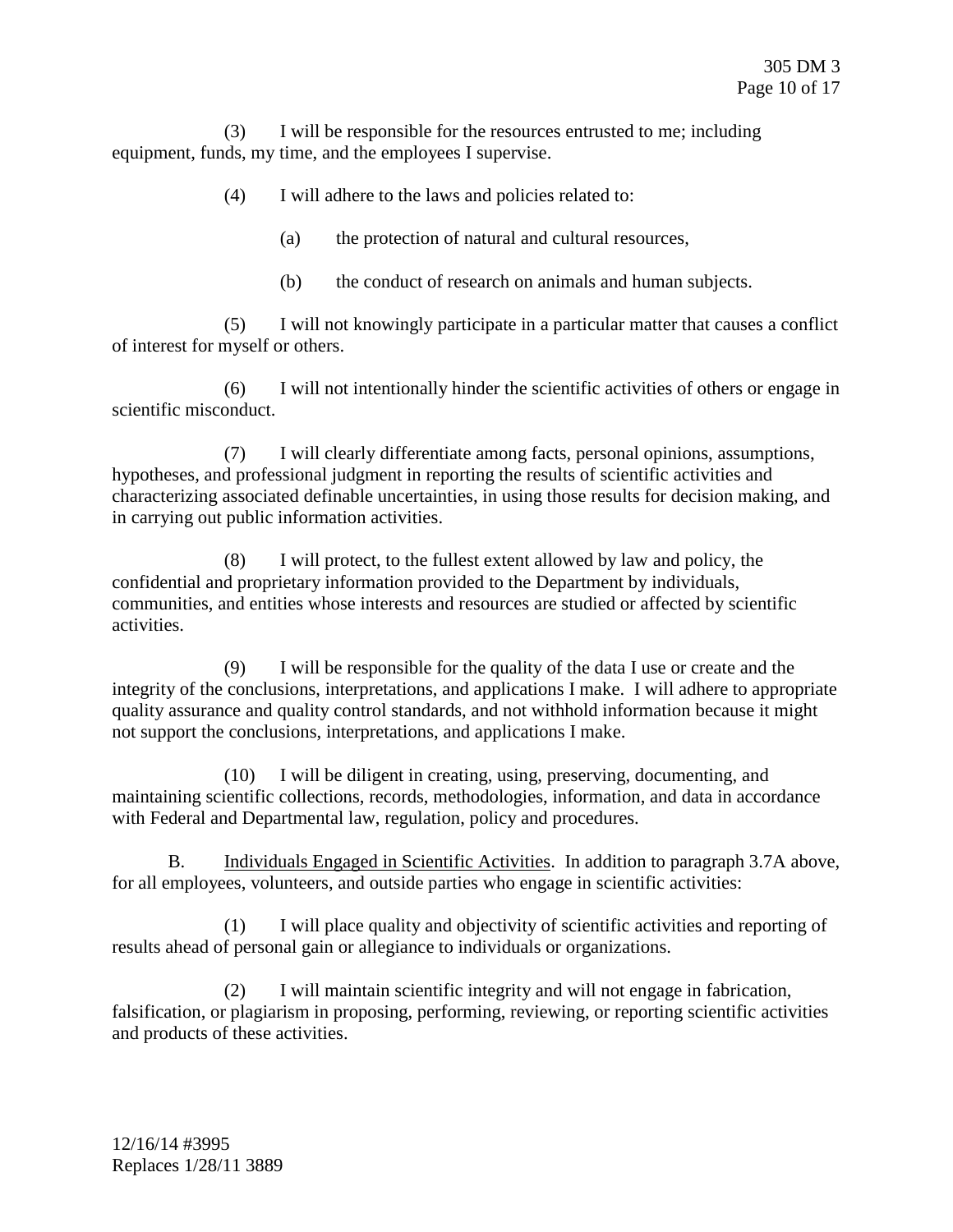(3) I will fully disclose the scientific methodologies used, all relevant data and information, and the procedures for identifying and excluding faulty data except where protected by law.

(4) I will adhere to appropriate professional and organizational standards for authoring and responsibly publishing the results of scientific activities and will respect the intellectual property rights of others.

(5) I will welcome constructive criticism of my scientific activities and will be responsive to peer review.

(6) I will provide constructive, objective, and professionally valid peer review of the work of others, free of any personal or professional jealousy, disputes, competition, nonscientific disagreement, or conflict of interest resulting from financial interests or personal or business relationships. I will substantiate comments that I make with the same care with which I report my own work.

C. Decision Makers. In addition to paragraph 3.7A above, for all decision makers:

(1) I will do my best to support the scientific activities of others and will not engage in dishonesty, fraud, misrepresentation, coercive manipulation, censorship, or other misconduct that alters the content, veracity, or meaning or that may affect the planning, conduct, reporting, or use of scientific activities.

(2) I will offer respectful, constructive, and objective review of scientific activities of employees I supervise and will encourage them to obtain appropriate peer reviews of their work. I will respect the intellectual property rights of others and will substantiate comments that I make about their work with the same care with which I carry out and report the results of my own activities.

(3) I will adhere to appropriate standards for reporting, documenting, and applying results of scientific activities used in decision making and ensure public access to those results in accordance with Departmental policy and established laws.

# 3.8 **Processing Complaints of Scientific Misconduct or Loss of Scientific Integrity**.

# A. Filing a Complaint.

(1) Any person or organization ("complainant") may file a complaint claiming scientific misconduct and/or a loss of scientific integrity for scientific activities performed on behalf of DOI ("complaint").

(2) The complainant must submit the complaint within 60 calendar days of the date he/she first learned of the potential scientific misconduct and/or loss of scientific integrity to the Office of Executive Secretariat and Regulatory Affairs ("OES") at the email: [\(doiexecsec@ios.doi.gov\)](mailto:doiexecsec@ios.doi.gov) or postal address: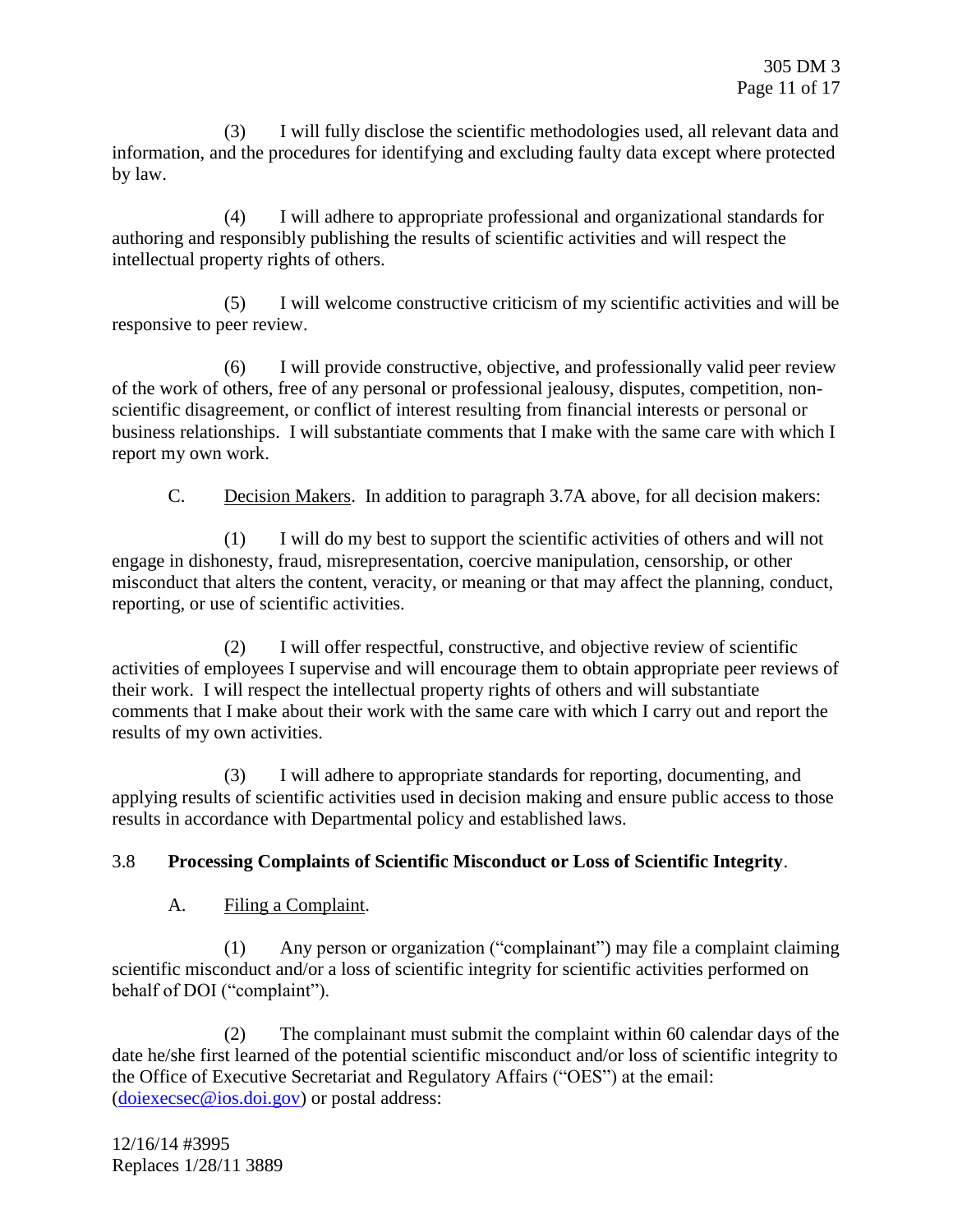Office of the Executive Secretariat and Regulatory Affairs 1849 C Street, NW – Main Interior Building Mailstop 7328 Washington, DC 20240

Complaints submitted by mail will be deemed submitted as of the postmark on the envelope, and the email will be deemed submitted as of the date on the email.

(3) The complaint must be in writing and include all of the following information:

(a) The name and signature of the person submitting the complaint, including any organizational affiliation.

(b) The name of the person(s) or organization alleged to have committed the scientific misconduct or the loss of scientific integrity, if known.

(c) A statement of facts (including dates, locations, and actions) that support the complaint, including when and how the complainant first learned of such facts.

(d) An explanation of how the criteria for scientific misconduct (as laid out in paragraph 3.5H, I, and J) and/or loss of scientific integrity (as laid out in paragraph 3.5B) are met, including, for loss of scientific integrity: 1) citations or other information identifying the accepted practices of the relevant scientific community, and 2) an explanation of how the complained-of actions constitute a significant departure from those practices.

(e) An explanation of any conflict(s) of interest (as defined in paragraph 3.5E) that the complainant has with the subject(s), entity(ies), or situation(s) named in the complaint.

(f) A statement indicating whether he/she also submitted some or all of the facts of their complaint elsewhere, such as Office of Ethics, a Human Resources Office, Office of Special Counsel, Office of Inspector General (OIG), etc.

B. Initial Processing of a Complaint.

(1) Referral of a Complaint. Upon receipt of a complaint, OES will open a file to track the complaint and will refer the complaint to the BSIO (if a single bureau is involved) or to the DSIO (if multiple bureaus or the Office of the Secretary are involved). The DSIO, however, retains the authority to determine where a complaint should be referred.

(2) Preliminary Review of a Complaint. The DSIO/BSIO will timely conduct an initial review of the complaint and determine whether the complaint is timely under paragraph 3.8A(2), and contains the information required by paragraph 3.8A(3).

(a) The DSIO/BSIO will close the complaint and inform the complainant of the reason for closure in writing, if: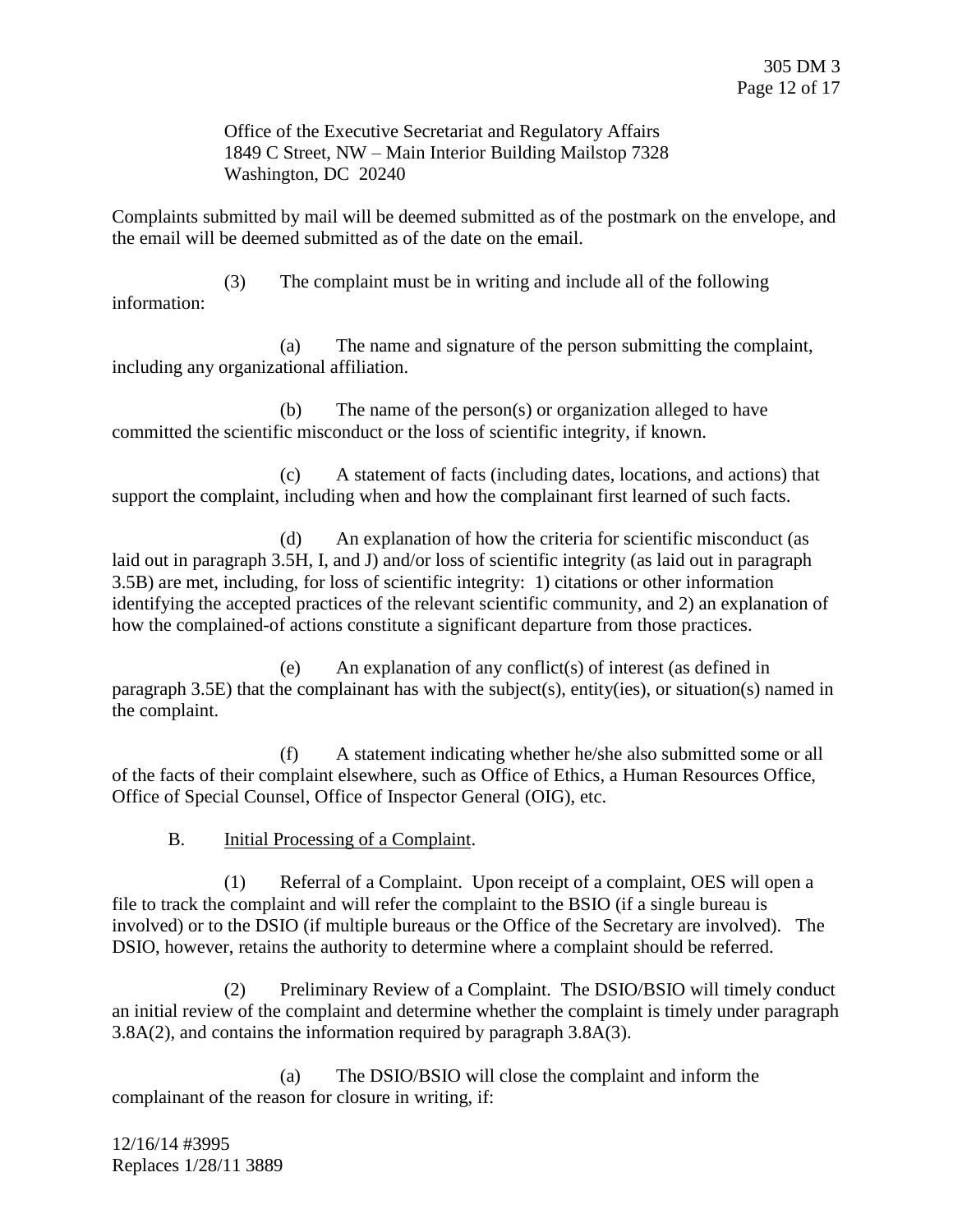(i) The complaint is not timely (as laid out in paragraph 3.8A(2)) or any additional required information requested by the DSIO/BSIO is not provided in a timely manner,

(ii) The DSIO/BSIO determines that the complaint was previously the subject of a scientific integrity complaint and provides no substantial new information, or

(iii) The DSIO/BSIO determines that the complaint fails to allege a viable claim of scientific misconduct or a loss of scientific integrity on its face, or

(iv) The DSIO/BSIO determines that a reasonable person would conclude that there was no scientific misconduct or loss of scientific integrity after consulting with both the complainant and the subject of the complaint. (If this is this case, the SIO will also inform the subject of the complaint of the outcome.)

(b) If the complaint alleges a case of scientific misconduct or a loss of scientific integrity but also involves matters that may be within the purview of another complaint process, such as an OIG or Information Quality Act complaint, then the DSIO/BSIO must coordinate with the responsible office(s) with respect to investigative responsibilities. If the complaint involves matters that are the subject of an active complaint against the Government, then the scientific integrity officer will work with the Office of the Solicitor to coordinate the scientific integrity investigation with other legal processes as appropriate.

(3) If the complaint is against a contractor, cooperator, partner, permittee, lessee, or grantee, the DSIO/BSIO will follow the procedures under paragraph 3.8H below.

C. Conducting an Inquiry.

(1) If the initial review indicates that the complaint is timely, complete and has merit, the DSIO/BSIO will conduct an inquiry into the complaint.

(2) In conducting an inquiry, the DSIO/BSIO must:

(a) Assist the non-political deputy bureau director or equivalent in appointing a Coordinating Manager for purposes of this inquiry.

(b) Inform the Coordinating Manager of the nature of the complaint and the identity of the subject(s) of the complaint.

(c) Request Coordinating Manager assistance, as needed, to secure all original records and materials relevant to the complaint; and obtain access to all original records and materials relevant to the complaint from the coordinating manager, the subject(s), and the complainant.

(d) Within 10 business days of initiating the inquiry, per paragraph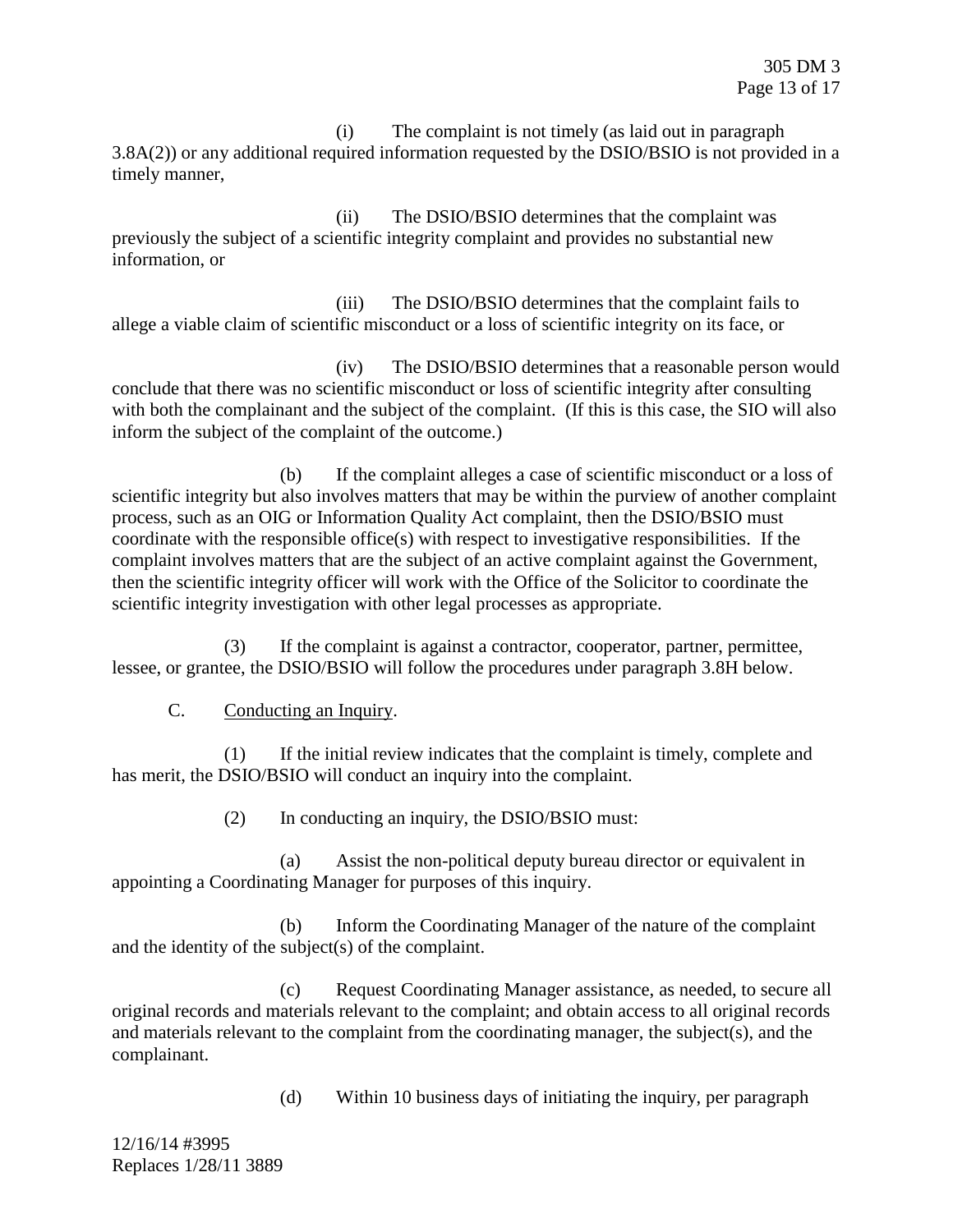3.8 C (1), provide notice to the subject(s) in writing that a complaint has been filed, describing the claim(s) of scientific misconduct or loss of scientific integrity lodged against them.

(e) Gather documents and other evidence, conduct interviews, and obtain signed and dated witness statements or declarations from any individual with information relevant to the complaint, as appropriate.

(f) Within a defined period of time, allow each subject an opportunity to provide a statement and other material the subject believes is relevant to the complaint.

(g) Retain the assistance of subject-matter experts, as appropriate.

(3) Throughout the inquiry and fact finding, all employees involved in the inquiry must maintain confidentiality and protect the person who submitted the allegation to the extent permissible under law.

D. Scientific Integrity Review Panel (SIRP).

(1) The DSIO/BSIO may request that a SIRP be convened at any point in the inquiry, in order to:

(a) Determine the "accepted practices of the relevant scientific community";

(b) Determine if the evidence gathered indicates a "significant departure" from those accepted practices; or

(c) Assist in further fact-finding and review.

(2) The DSIO must request that a SIRP be convened if the complaint is against a bureau head or an Office of the Secretary employee.

(3) The DSIO/BSIO will submit a request to convene a SIRP to the relevant non-political deputy bureau director or equivalent, or, for matters in the Office of the Secretary, to the Deputy Secretary. A written response to this request must occur within 10 days. If the request to the bureau head is not acted on or approved, the BSIO may appeal to the DSIO for further consideration of this request.

(4) Following approval to convene a SIRP, the DSIO/BSIO will recommend the panelists and chairperson for the SIRP, subject to the approval of the non-political deputy bureau director or equivalent or Deputy Secretary, as appropriate.

(5) Once the SIRP is convened, it will report to the DSIO/BSIO until the inquiry is complete and may assist the DSIO/BSIO with any part of the inquiry in paragraph 3.8 C (2) above.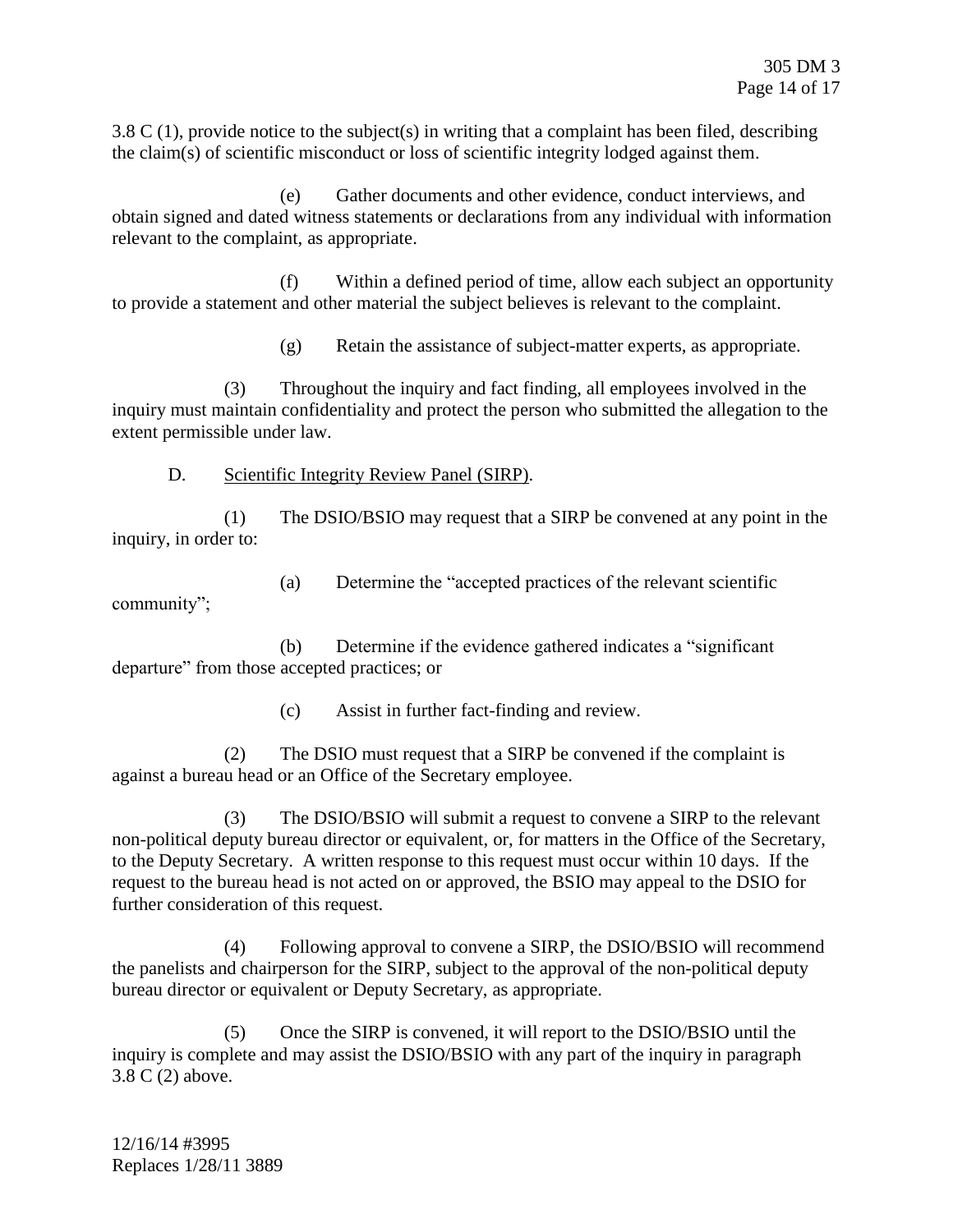(6) The Chairperson of the Panel must advise panel members of the importance of confidentiality of materials and discussions relating to the alleged scientific misconduct. There is to be no release of information by panel members pertaining to any allegation. The SIRP members must safeguard all discussions and not share information outside of the panel unless required by law.

- (7) In conducting an SIRP, the DSIO/BSIO must:
	- (a) Remain responsible for the actions outlined in  $3.8 \text{ C}$  (2) above.
	- (b) Clearly describe the scope of the SIRP's inquiry and the questions

to be answered.

(c) Provide the SIRP with the complaint and any additional information the SIRP requires to answer the questions.

(8) Within 45 calendar days of receipt of the complaint, the SIRP will provide to the DSIO/BSIO a final report answering the questions posed by the DSIO/BSIO. The final report may make related recommendations, including changes to policy, but the report must not recommend any specific personnel actions or other corrective measures.

E. Report of Inquiry.

(1) Within 90 calendar days of referral, the DSIO/BSIO must issue a Report of Inquiry (ROI).

(2) The ROI must contain:

(a) A record of all the evidence (documents, SIRP final report, signed or affirmed witness statements, etc.) relied upon.

(b) Findings of fact that reference the evidence of record; and

(c) A determination as to whether scientific misconduct or loss of scientific integrity has occurred and an explanation of the reasons for the determination. A determination that misconduct or a loss of scientific integrity has occurred requires that:

(i) there be a significant departure from accepted practices or standards of the relevant scientific community;

(ii) the actions causing the scientific misconduct or loss of scientific integrity be committed intentionally, knowingly, or recklessly; and

(iii) the actions be proven by a preponderance of evidence.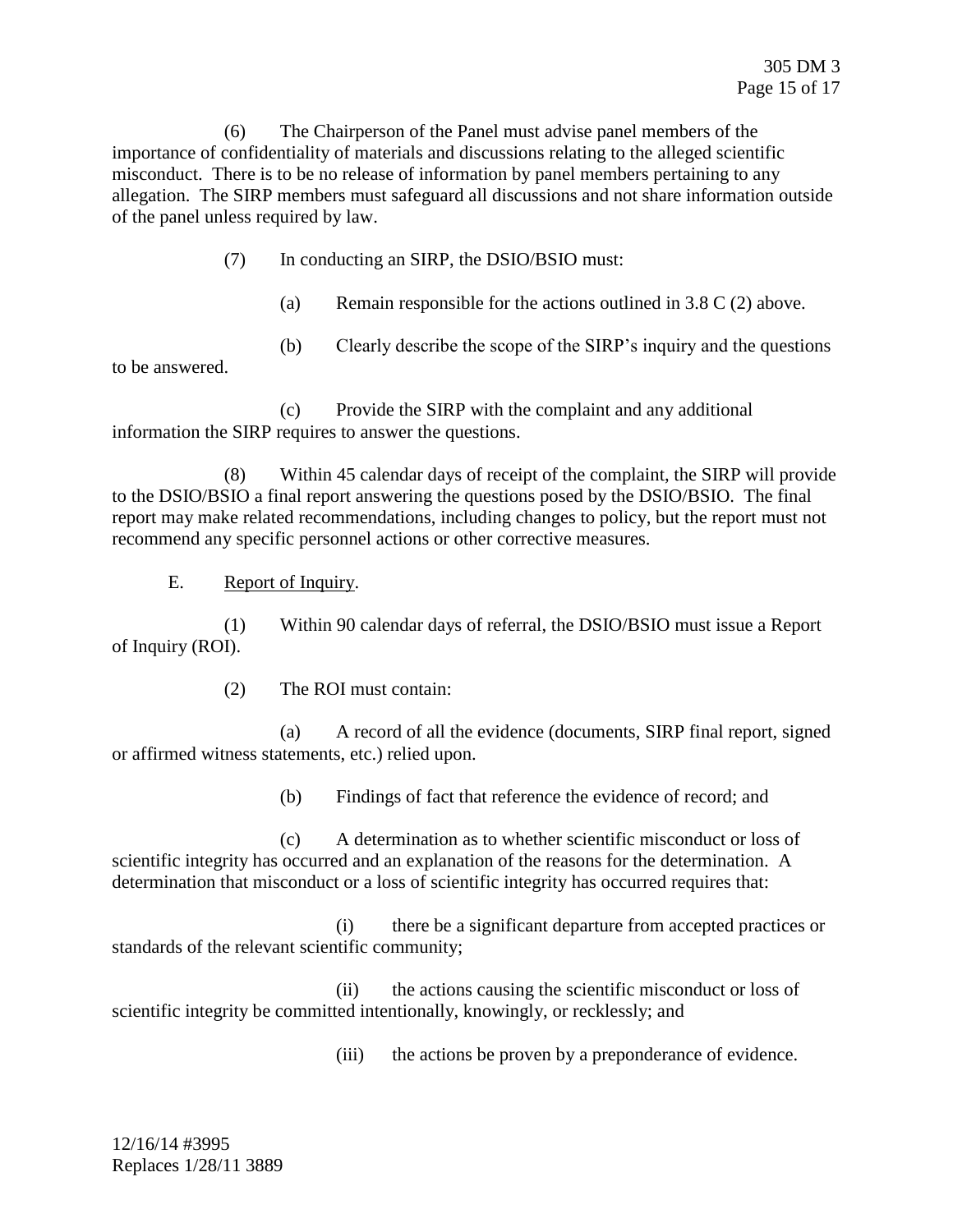(3) The DSIO/BSIO must provide the Office of the Solicitor an opportunity to review and comment on the ROI prior to finalizing and, at the request of the Coordinating Manager, to provide a briefing about the legal issues.

(4) The DSIO/BSIO may extend the time to complete an ROI by up to 60

days.

F. Distributing a Report of Inquiry.

(1) Upon completion of the ROI, the DSIO/BSIO must:

(a) inform OES that the finding and record are complete;

(b) close the case; and

(c) provide a copy of the ROI to the coordinating manager, the bureau head, the non-political deputy bureau director or equivalent, OES and SOL.

#### G. Reconsideration of a DSIO/BSIO Finding.

(1) The subject(s) may file a request for reconsideration in order to present new relevant and material information about the findings of fact or determination.

(2) The subject(s) must submit the request to OES no later than 14 calendar days after receiving the notice of the finding. OES will log the request and send it to the DSIO. If the request for reconsideration involves a matter previously decided by the DSIO, the Deputy Secretary must designate another SIO to consider this request.

(a) If the request presents new relevant and material information, the DSIO or designee may conduct additional inquiries or convene a SIRP, as necessary, and amend the ROI as necessary to reflect any modified finding or additional factual information.

(b) If the request does not present material new information, the DSIO may deny the request and notify the requester in writing of the denial.

(3) The DSIO or person assigned should make a final decision on the request for reconsideration and related materials within 30 calendar days of receipt or assignment, whichever is later.

H. Complaints Involving Contractors, Cooperators, Partners, Permittees, Lessees, or Grantees.

(1) If a contractor, cooperator, partner, permittee, lessee, or grantee is the subject of the complaint, the DSIO/BSIO must: